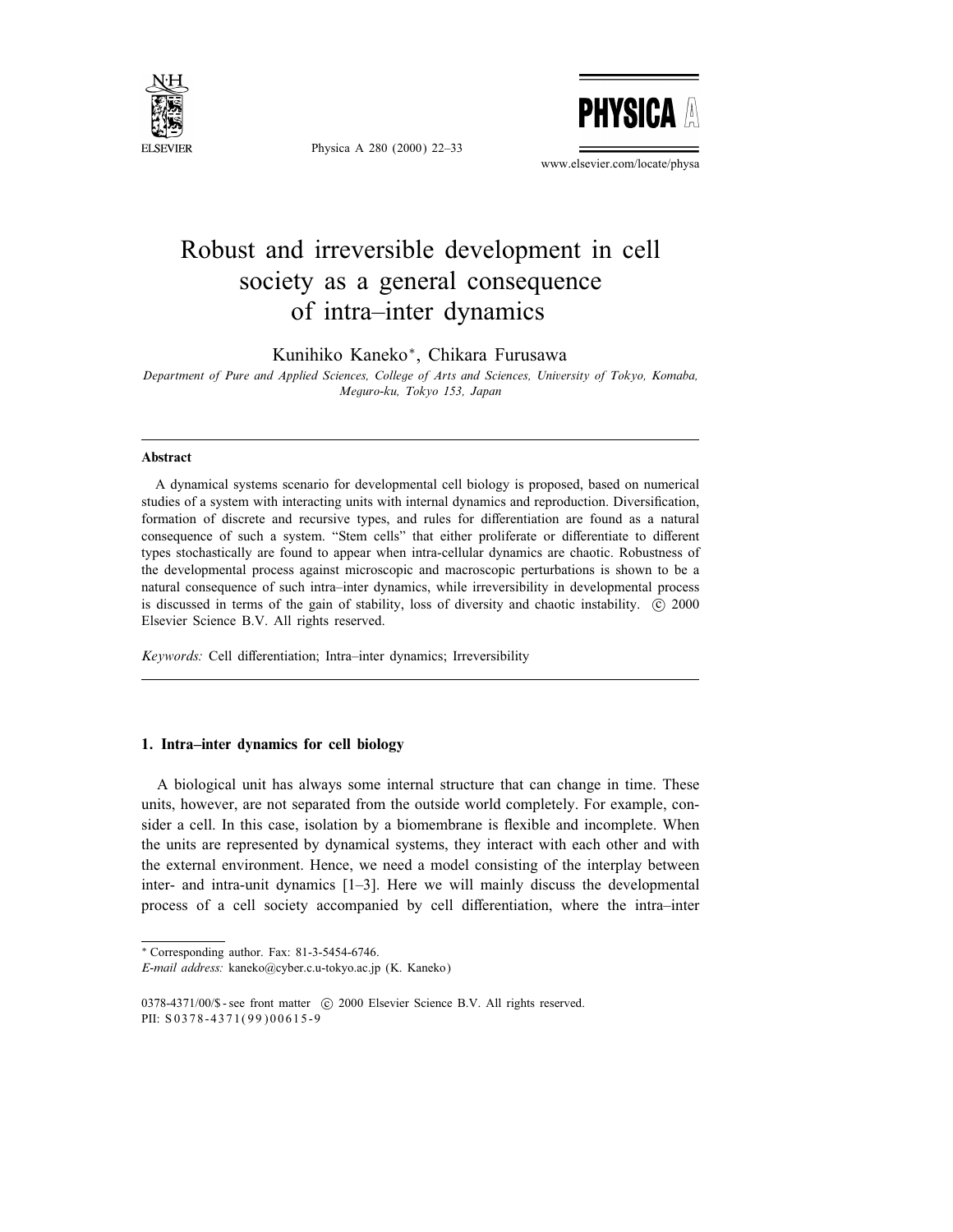dynamics consist of several biochemical reaction processes. The cells interact through the diffusion of chemicals or their active signal transmission.

In this case (and generally in a biological system), the number of elements is not fixed in time, but they are born (and die) in time. Consider development of cell society with cell divisions. After the division of a cell, if two cells remained identical, another set of variables would not be necessary. If the orbits have orbital instability (such as chaos), however, the orbits of the (two) daughters will diverge. Thus the increase in the number of variables is tightly connected with the internal dynamics.

We have studied several models  $[4-9]$  choosing (a) the internal variables and their dynamics, (b) interaction type, and (c) the rule to change the degrees of freedom (e.g., cell division).

As for the internal dynamics, auto-catalytic reaction among chemicals is chosen. Such auto-catalytic reactions are necessary to produce chemicals in a cell, required for reproduction [10]. Auto-catalytic reactions often lead to nonlinear oscillation in chemicals. Here we assume the possibility of such oscillation in the intra-cellular dynamics  $[11,12]$ . As the interaction mechanism, the diffusion of chemicals between a cell and its surroundings is chosen.

To be specific, we mainly consider the following model here. First, the state of a cell *i* is assumed to be characterized by the cell volume and a set of functions  $x_i^{(m)}(t)$ representing the concentrations of k chemicals denoted by  $m = 1, \ldots, k$ . The concentrations of chemicals change as a result of internal biochemical reaction dynamics within each cell and cell–cell interactions communicated through the surrounding medium.

For the internal chemical reaction dynamics, we choose a catalytic network among the k chemicals. The network is defined by a collection of triplets  $(\ell, j, m)$  representing the reaction from chemical m to  $\ell$  catalized by j. The rate of increase of  $x_i^{\ell}(t)$  (and decrease of  $x_i^m(t)$ ) through this reaction is given by  $x_i^{(m)}(t)(x_i^{(j)}(t))^{\alpha}$ , where  $\alpha$  is the degree of catalyzation ( $\alpha = 2$  in the simulations considered presently). Each chemical has several paths to other chemicals, and thus a complex reaction network is formed. The change in the chemical concentrations through all such reactions, thus, is determined by the set of all terms of the above type for a given network. These reactions can include genetic processes, where  $x_i^{\ell}(t)$  is regarded as expression of a given gene.

Cells interact with each other through the transport of chemicals out of and into the surrounding medium. As a minimal case, we consider only indirect cell–cell interactions through diffusion of chemicals via the medium. The transport rate of chemicals into a cell is proportional to the difference in chemical concentrations between the inside and the outside of the cell, and is given by  $D(X^{(\ell)}(t) - x_i^{(\ell)}(t))$ , where D denotes the diffusion constant, and  $X^{(\ell)}(t)$  is the concentration of the chemical at the medium. The diffusion of a chemical species through cell membrane should depend on the properties of this species. In this model, we consider the simple case in which there are two types of chemicals, one that can penetrate the membrane and one that cannot. With this type of interaction, corresponding chemicals in the medium are consumed. To maintain the growth of the organism, the system is considered to be immersed in a bath of chemicals through which (nutritive) chemicals are supplied to the cells.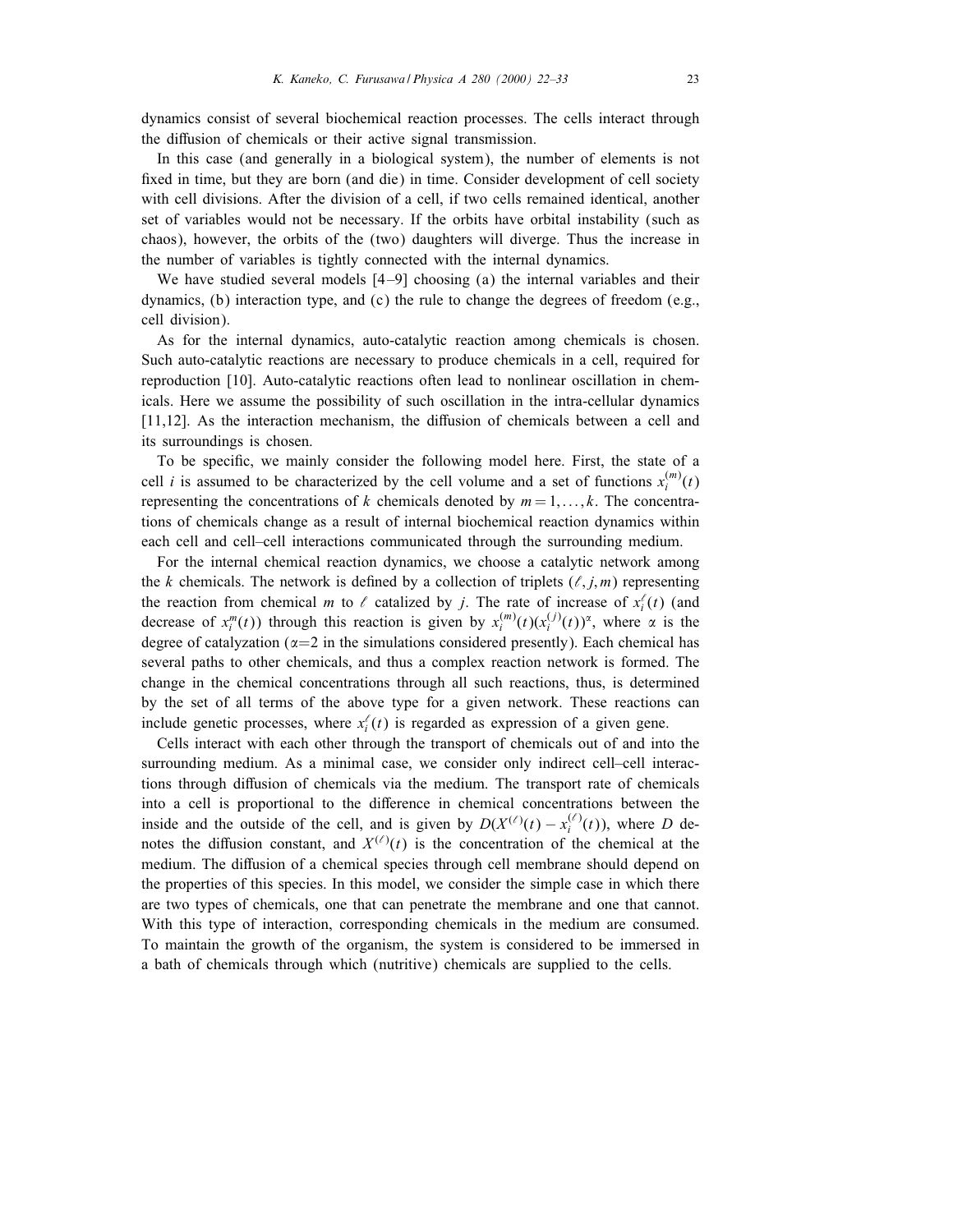As chemicals flow out of and into the environment, the cell volume changes. The volume is assumed to be proportional to the sum of the quantities of chemicals in the cell, and thus is a dynamical variable. Accordingly, chemicals are diluted as a result of the increase of the cell volume.

In general, a cell divides according to its internal state, for example, as some products, such as DNA or the membrane, are formed, accompanied by an increase in cell volume. Again, considering only a simple situation, we assume that a cell divides into two when the cell volume becomes double the original. At each division, all chemicals are almost equally divided, with random fluctuations.

Of course, there can be a variety of choices on the chemical reaction network. The observed results do not depend on the details of the choice, as long as the network allows for the oscillatory intra-cellular dynamics leading to the growth in the number of cells. Note that the network is not constructed to imitate an existing biochemical network. Rather, we try to demonstrate that important features in a biological system are the natural consequence of a system with internal dynamics, interaction, and reproduction. From the study we extract a universal logic underlying this class of models.

In this sense, our approach is constructive  $[13,14]$ . We first construct a simple 'world' by combining fundamental procedures, and clarify universal class of phenomena. Then we try to reveal the underlying universal logic that the life process should obey. With this we try to provide a new look at the present organisms from our discovered logic.

We believe that this 'constructive' approach is essential to understand the logic of life. As long as we study only the present organisms in nature, it is hard to distinguish the logic that organisms necessarily should obey, from frozen accident through evolution. The logic and universality class can be claried only by constructing some world. The present organisms, then, are understood as one representative of a universal class, to which the life-as-it-could-be also belongs.

# 1.1. Remarks

In his pioneering study, Turing proposed a pattern formation mechanism through spatial symmetry breaking induced by dynamic instability [15,16]. On the other hand, existence of multiple attractors in genetic networks are found that could be corresponded to different cell types [17]. In our approach the generation of differentiation rules is studied by introducing a rich internal dynamics (including chaos), and the reproduction of units. With this reproduction, initial conditions are selected to form discrete cell types and rules for differentiation.

## 2. Scenario for cell differentiation

From several simulations of the models starting from a single-cell initial condition, Yomo and the authors proposed the following scenario ("isologous diversification"), as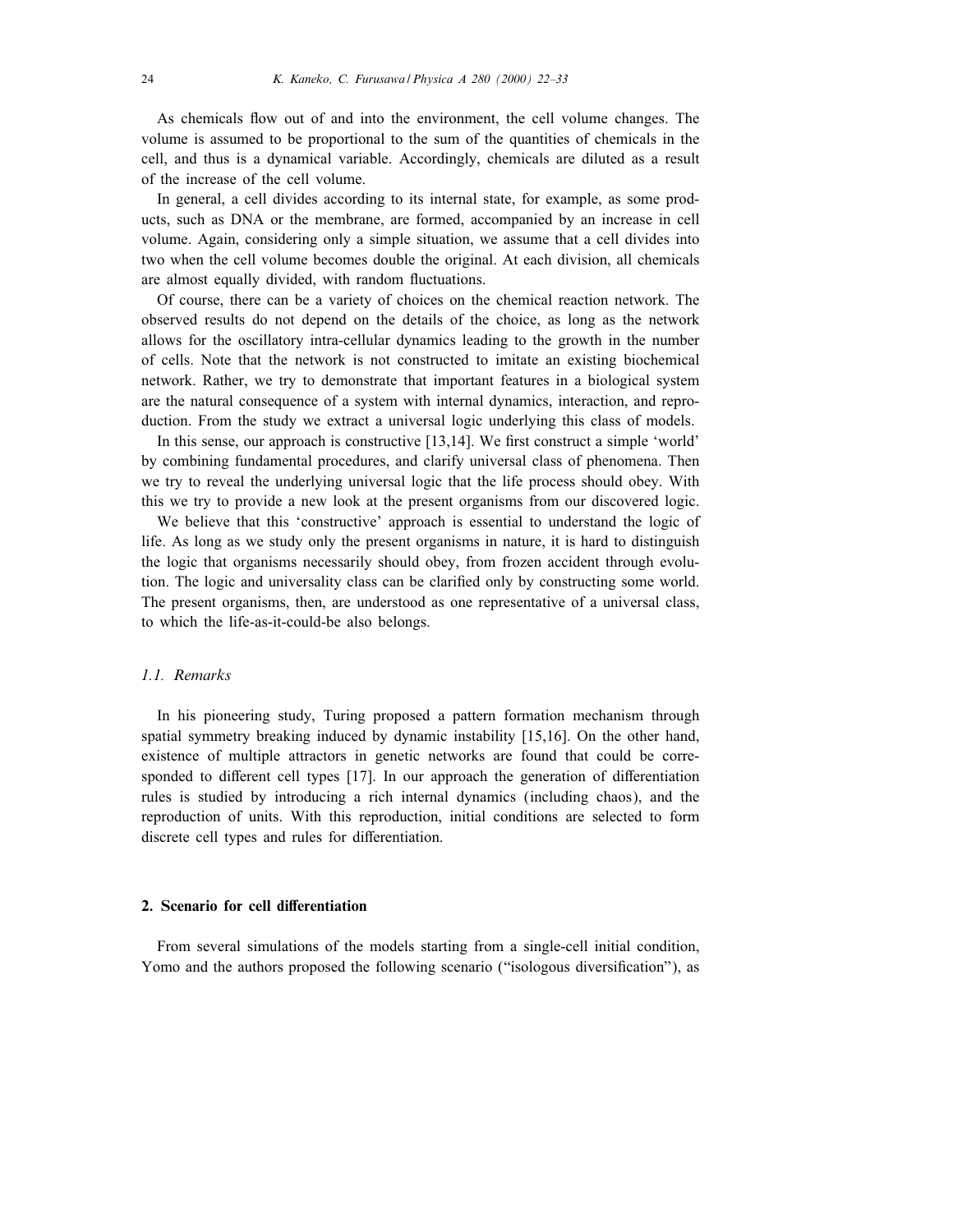

Fig. 1. Schematic representation of the stages of our differentiation scenario. These results are supported by numerical simulations of several models. See Refs. [5,8] for direct numerical results.

a general mechanism of spontaneous differentiation of replicating biological units [5,6]. First, we briefly review this scenario. (see Fig. 1 for schematic representation):

(1) Synchronous divisions with synchronous oscillations of the chemicals. Up to a certain number of cells (which depends on the model parameters), dividing cells from a single cell have the same characteristics. Although each cell division is not exactly identical due to the accompanying fluctuation in the biochemical composition, the phase of oscillation in the concentrations, and as a result, the timing of cell division, remains synchronous for all cells. The synchronous cell division is also observed with the cells in the embryo-genesis of mammals up to the eight cells.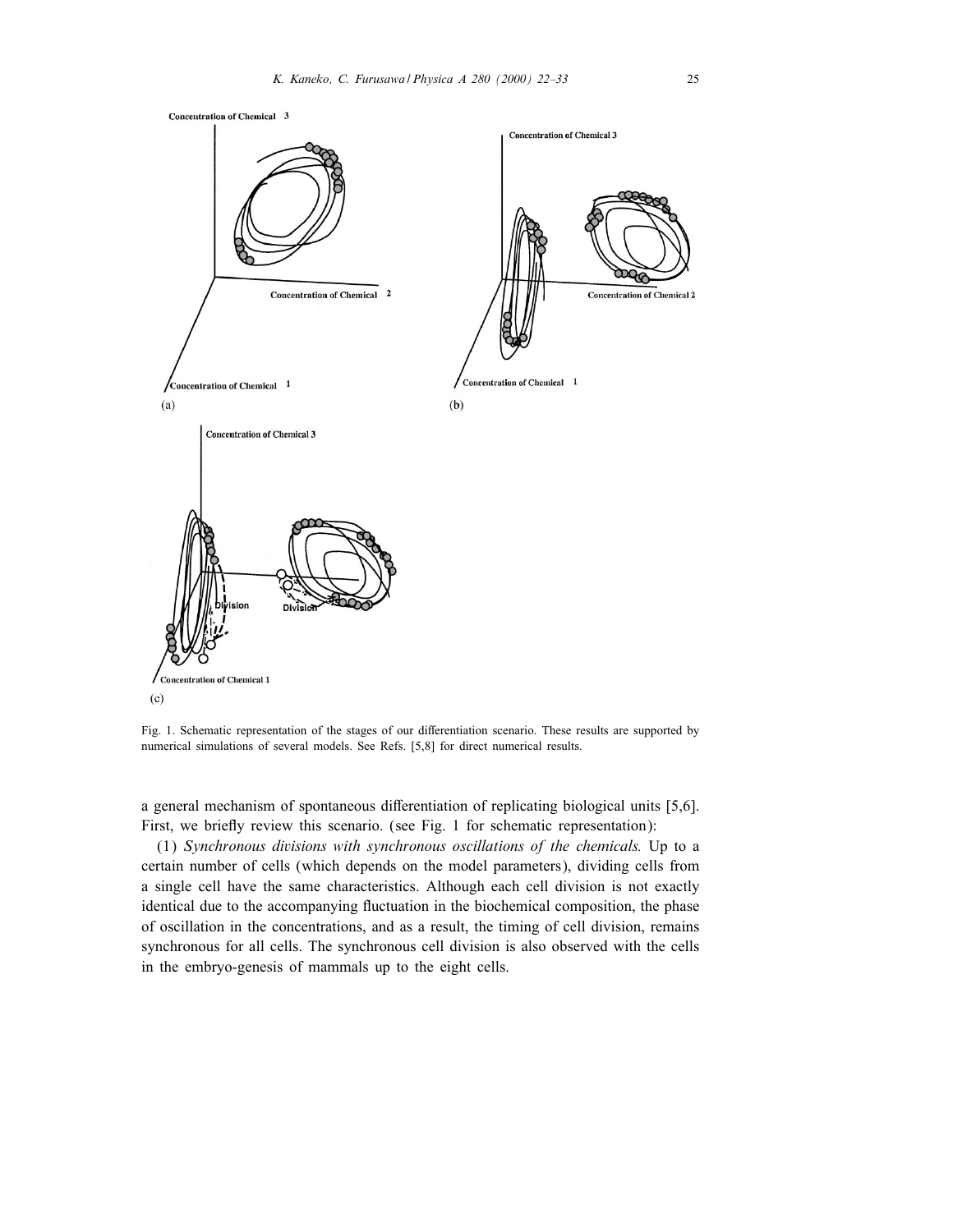(2) Clustering in the phases of oscillations. When the number of cells rises above a certain (threshold) value, the state with identical cells is no longer stable. Small differences introduced by the fluctuation start to be amplified, until the synchrony of the oscillations is broken. Then the cells split into a few groups, each having a different oscillation phase. The cells belonging to each group are identical in phase. This diversification in the phases, however, cannot be called cell differentiation, because the time average of the biochemical concentrations reveals that the cells are almost identical. The change of phases at the second stage is due to dynamic clustering, studied in coupled nonlinear oscillators [1,18]. Clusters are formed through the balance between the two tendencies, and the number ratio of the clusters satisfies some condition, to have stability against perturbations.

 $(3)$  Differentiation in chemical composition. With the further increase of the cell number, the average concentrations of the biochemicals over the cell cycle become different. The composition of biochemicals as well as the rates of catalytic reactions and transport of the biochemicals become different for each group. The orbits of chemical dynamics plotted in the phase space of biochemical concentrations, lie in a distinct region within the phase space, while the phases of oscillations remain different by cells within each group (see Fig. 1b).

Hence distinct groups of cells are formed with different chemical characters. Each group is regarded as a different cell type, and the process to form such types is called differentiation. With the nonlinear nature of the reaction network, the difference in chemical composition between the clusters is amplied. By the formation of groups of different chemical compositions, each intra-cellular biochemical dynamics is again stabilized. Some internal degrees of freedom are necessary to support the difference in the phase space position at this stage.

 $(4)$  Determination of the differentiated cells. After the formation of cell types, the chemical compositions of each group are inherited by their daughter cells. In other words, chemical compositions of cells are recursive over divisions. The biochemical properties of a cell are inherited by its progeny, or in other words, the properties of the differentiated cells are stable, fixed or determined over the generations (see Fig. 1c). After several divisions, such initial condition of units is chosen to give the next generation of the same type as its mother cell.

(5) Generation of rules for hierarchical organization. As the cell number increases, further differentiation proceeds. Each group of cells differentiates further into two (or more) subgroups (see Fig. 2).Thus, the total system consists of units of diverse behaviors, forming a heterogeneous society.

The most interesting example here is the formation of stem cells, given in Fig. 2 [8]. This cell type, denoted as 'S' here, either reproduces the same type or forms different cell types, denoted for example as type A and type B. Then after division events  $S \rightarrow S, A, B$  occur. Depending on the adopted chemical networks, the types A and B replicate, or switch to different types. For example  $A \rightarrow A, A1, A2, A3$  is observed in some network. This hierarchical organization is often observed when the internal dynamics have some complexity, such as chaos.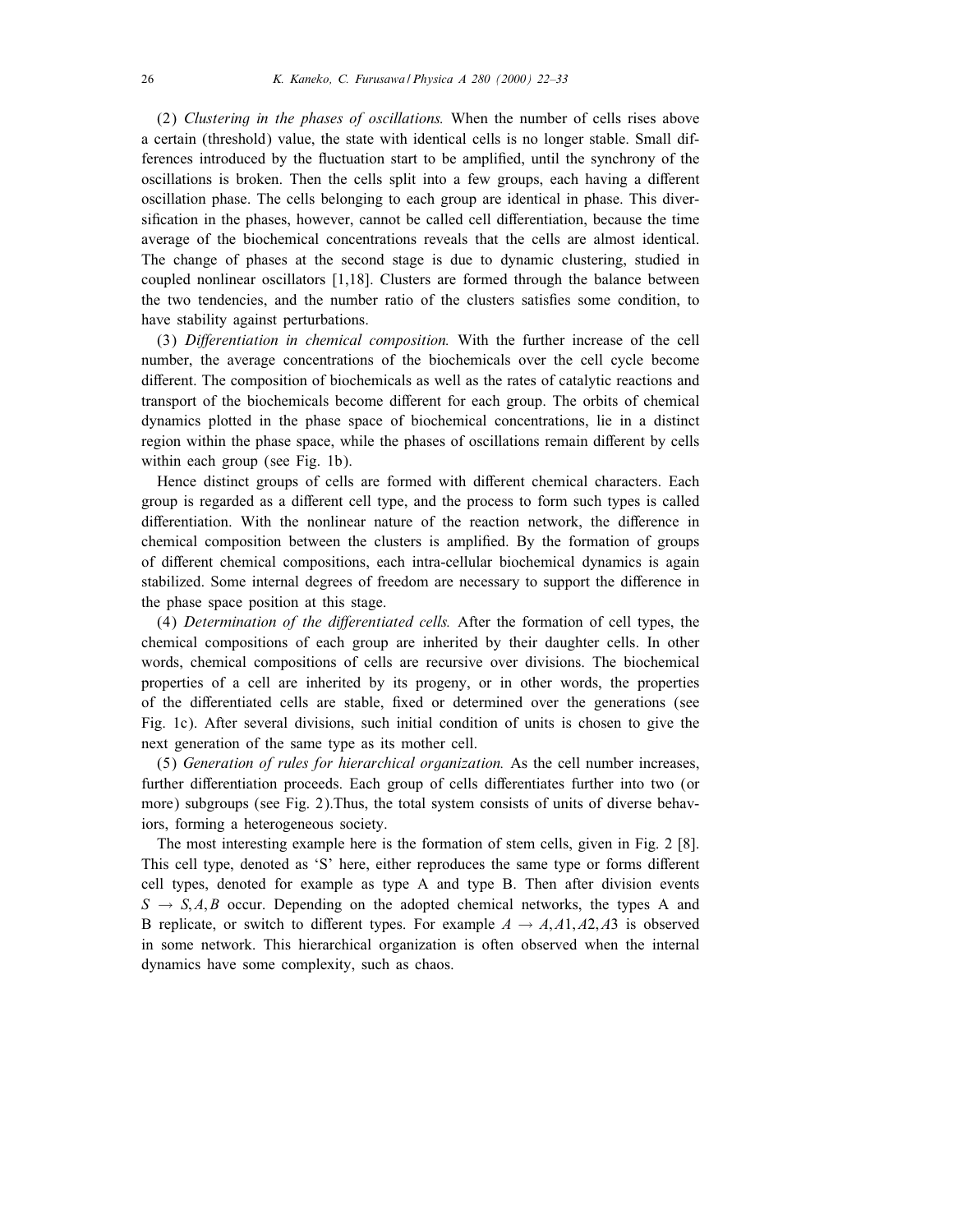

Fig. 2. An example of hierarchical differentiation observed in our model: (a) represents the time series of chemical concentration of the type-S (stem cell). (b) $-(f)$  represent the course of differentiation to the corresponding cell type. In this example, we use a network with 20 chemicals and the time series of five chemicals are plotted, with different line styles. Starting from a single cell, the type S appears initially. As the number increases the differentiations represented by arrows progress successively. The type-S has a potential to differentiate to type-A, B and type-A can further differentiate to type-A1–A3. See also Ref. [8].

The differentiation here is "stochastic", arising from chaotic intra-cellular chemical dynamics. The choice for a stem cell either to replicate or to differentiate looks like stochastic as far as the cell type is concerned. Since such stochasticity is not due to external fluctuation but is a result of the internal state, the probability of differentiation can be regulated by the intra-cellular state. This stochastic branching is accompanied by a regulative mechanism. When some cells are removed externally during the developmental process, the rate of differentiation changes so that the final cell distribution is recovered.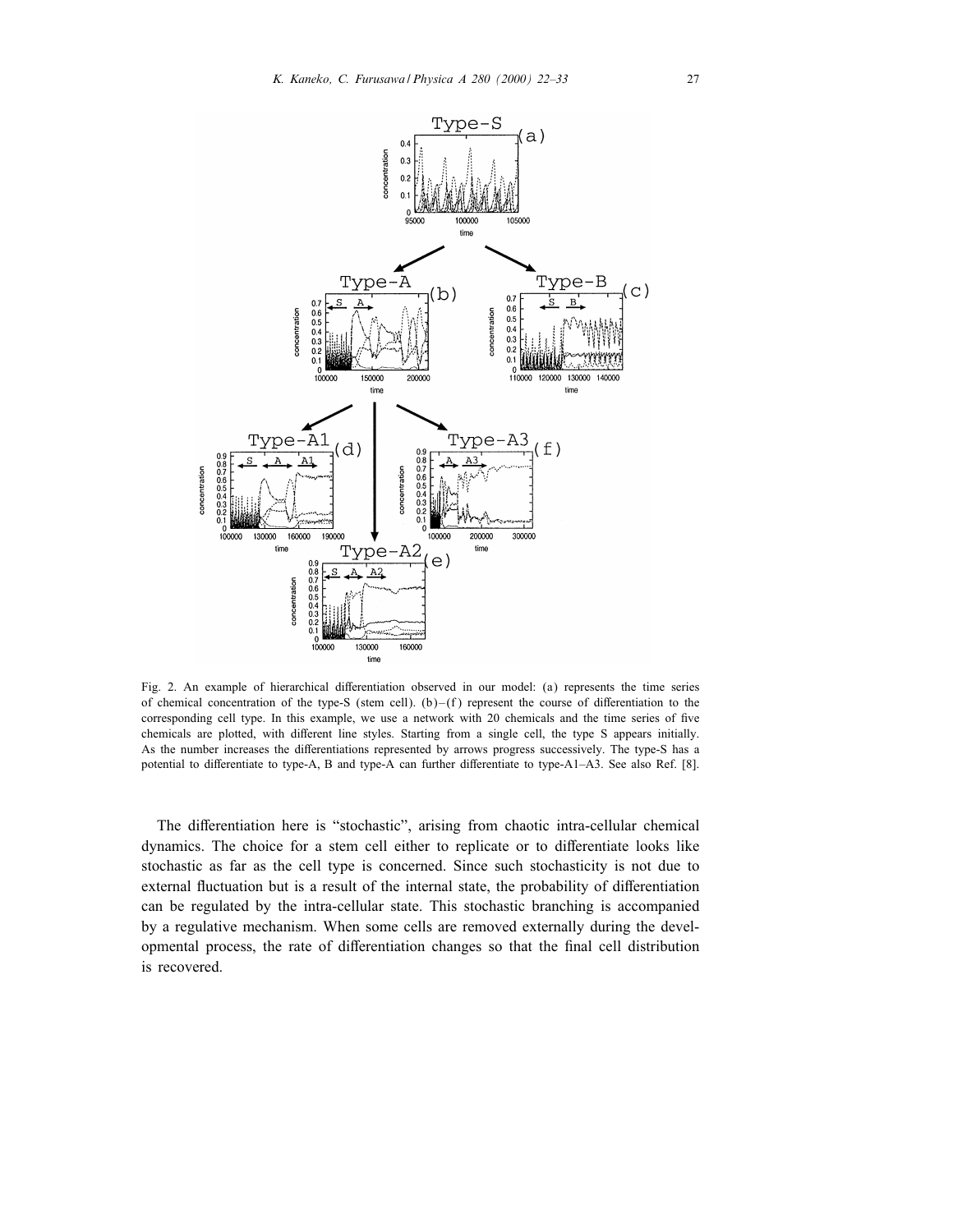In some biological systems such as the hematopoietic system, stem cells either replicate or differentiate into different cell type (s). This differentiation rule is often hierarchical [19,20]. The probability of differentiation to one of the several blood cell types is expected to depend on the interaction. Otherwise, it is hard to explain why the developmental process is robust. For example, when the number of some terminal cells decreases, there should be some mechanism to increase the rate of differentiation from the stem cell to the terminal cells. This suggests the existence of interaction-dependent regulation of the type we demonstrated in our results.

# 2.1. Remarks

Of course the behavior of our cell dynamics depends on the specific choice of biochemical networks.  $\frac{1}{1}$  Indeed the network with stem cells (with chaotic dynamics) is not so common. However, such cell system with stem cells and differentiation generally has a higher growth speed as an ensemble of cells [21]. In this sense, it is natural to expect that a multicellular system with such biochemical network that allows for chaotic stem cells has been selected through evolution.

#### 3. Stability

In a developmental system, there are four kinds of stability, which are mutually interrelated.

- Microscopic: The developmental process is robust against molecular fluctuations.
- Macroscopic: The process is robust against macroscopic perturbations such as the removal of some cells or somatic mutations.
- Path: Not only the final states but also the developmental path resulting in such states is stable against microscopic and macroscopic perturbations.
- Generation: The developmental process is recursive to the next generation. In a multicellular organism, the dynamical process from a single germ cell to adult organism is almost preserved to the next generation, in spite of a long-term process amidst all the fluctuations involved therein

#### 3.1. Microscopic stability

The developmental process is stable against molecular fluctuations. First, intra-cellular dynamics of each cell type are stable against such perturbations. Then, one might think that this selection of each cell type is nothing more than a choice among basins of attraction for a multiple attractor system. If the interaction were neglected, a different type

 $<sup>1</sup>$  In some examples with a larger diffusion coupling, cells that may be termed 'tumor-type cell' appear. These</sup> cells differentiate in an extraordinary way, destroy the cooperativity attained in the cell society, and grow faster in numbers in a selfish way. Their chemical configuration loses diversity, and the ongoing chemical pathway there is simpler than other cell types [5].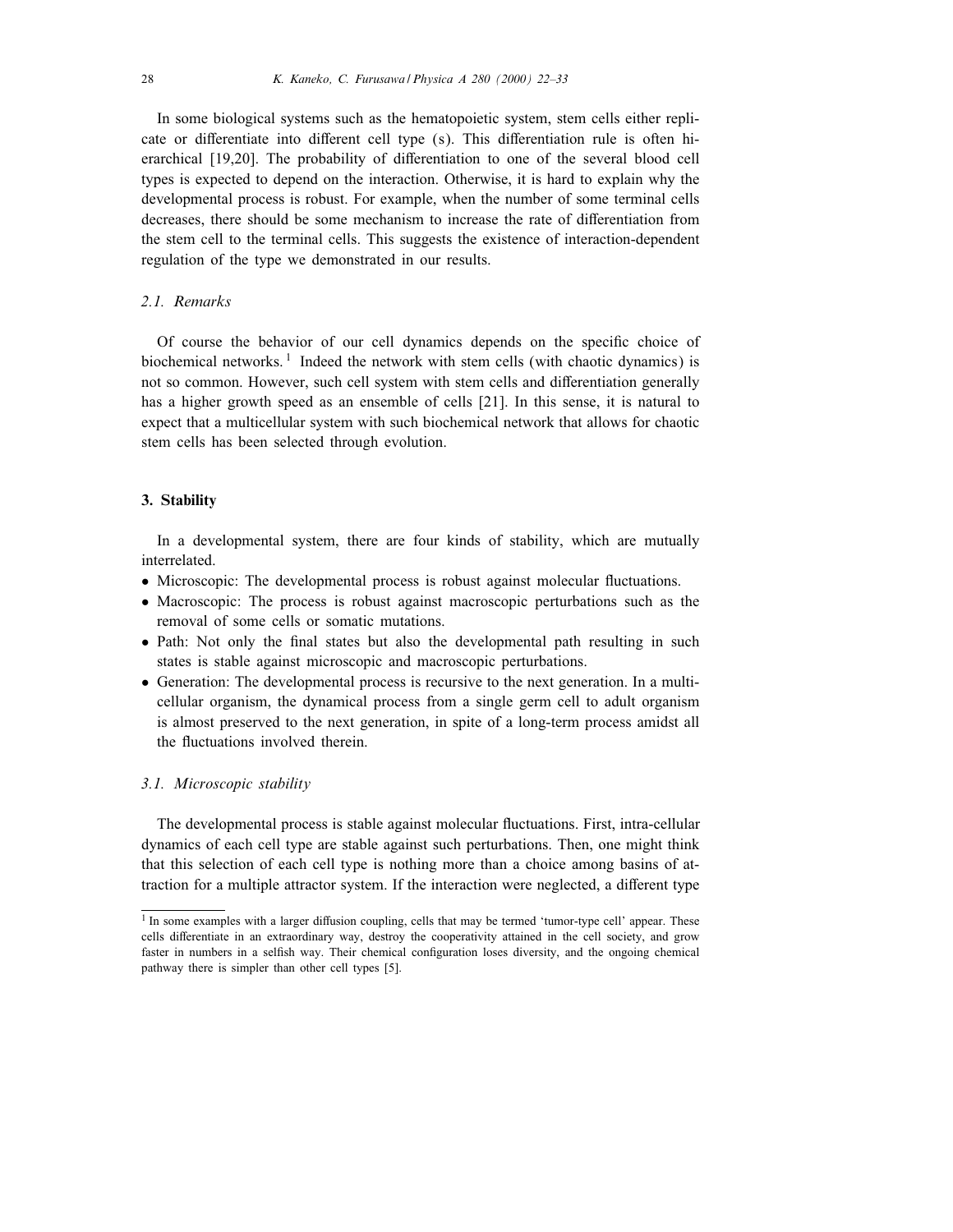of dynamics would be interpreted as a different attractor. In our case, this is not true, and cell–cell interactions are necessary to stabilize cell types.<sup>2</sup> Given cell-to-cell interactions, the cell state is stable against perturbations on the level of each intra-cellular dynamics.

Next, the number distribution of cell types is stable against fluctuations. Indeed, we have carried out simulations of our model, by adding a noise term, considering finiteness in the number of molecules. The obtained cell type as well as the number distribution is hardly affected by the noise as long as the noise amplitude is not too large [6]. When the noise amplitude is too large, distinct types are no longer formed. Cell types are continuously distributed. In this case, the division speed is highly reduced, since the differentiation of roles by differentiated cell types is destroyed.

#### 3.2. Macroscopic stability

Each cellular state is also stable against perturbations of the interaction term. If the cell-type number distribution is changed within some range, each cellular dynamics keep its type. Hence discrete, stable types are formed through the interplay between intra-cellular dynamics and interaction. The recursive production is attained through the selection of initial conditions of the intra-cellular dynamics of each cell, so that it is rather robust against the change of interaction terms as well.

The macroscopic stability is clearly shown in the spontaneous regulation of differentiation ratio in the last section. How is this interaction-dependent rule formed? Note that depending on the distribution of the other cell types, the orbit of internal cell state is slightly deformed. For a stem cell case, the rate of the differentiation or the replication (e.g., the rate to select an arrow among  $S \rightarrow S, A, B$ ) depends on the cell-type distribution. For example, when the number of "A" type cells is reduced, the orbit of an "S"-type cell is shifted towards the orbits of "A", with which the rate of switch to "A" is enhanced. The information of the cell-type distribution is represented by the internal dynamics of "S"-type cells, and it is essential to the regulation of dierentiation rate [8].

But why is the regulation oriented to keep the stability, instead of the other direction? In the example of Fig. 2, the differentiation from S to A is enhanced when the type A cell is removed. Assume that the regulation worked in the other way (i.e., the decrease of the rate  $S \rightarrow A$  by the removal of A). Then, at the initial stage when type-A cells are produced, their number would decrease to zero, since there are fewer type-A cells at the moment. Hence, the type-A cell would not appear from the beginning. In other words, only the cell types that have a regulation mechanism to stabilize their coexistence with other types can appear in our developmental process.

It should be stressed that our dynamical differentiation process is always accompanied by this kind of regulation process, without any sophisticated programs implemented in

<sup>2</sup> Importance of cell–cell interaction is discussed in the study of equivalent cells [22] and community effect  $[23]$ .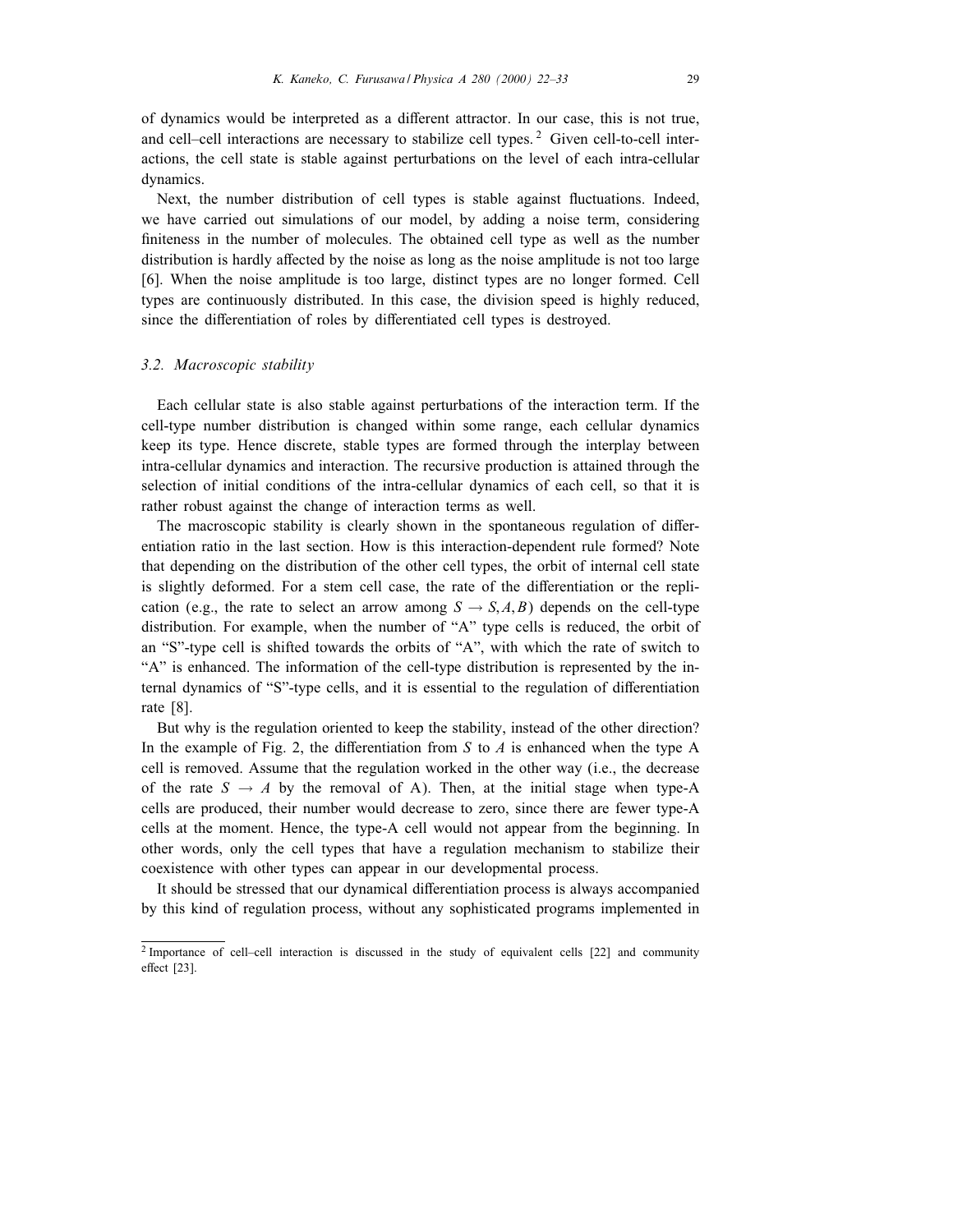advance. This autonomous robustness provides a novel viewpoint to the stability of the cell society in multicellular organisms.

# 4. Irreversibility

Since each cell state is realized as a balance between internal dynamics and interaction, one can discuss which part is more relevant to determine the stability of each state. In one limiting case, the state is an attractor as internal dynamics, which is sufficiently stable and not destabilized by cell-cell interaction. In this case, the cell state is called 'determined' following the terminology in cell biology. In the other limiting case, the state is totally governed by the interaction, and by changing the states of other cells, the cell state in concern is destabilized. In this case, each cell state is highly dependent on the environment or other cells.

Each cell type in our simulation generally lies between these two limiting cases. To see such intra–inter nature of the determination explicitly, one effective method is a transplantation experiment. Numerically, such experiment is carried out by choosing determined cells (obtained from the normal differentiation process) and putting them into a different set of surrounding cells, to make a cell society that does not appear through the normal course of development.

When a differentiated and recursive cell is transplanted to another cell society, the offspring of the cell keeps the same type, unless the cell-type distribution of the society is strongly biased when a cell is transplanted into a biased society, differentiation from a 'determined' cell occurs. For example, a homogeneous society consisting only of one determined cell type is unstable, and some cells start to switch to a different type. Hence, the cell memory is preserved mainly in each individual cell, but suitable inter-cellular interactions are also necessary to keep it.

Following the above argument, cell types can be classified into groups according to the degree of determination (Fig. 3 ):

- (U):'Undifferentiated cell class'; Cells change their chemical compositions by generations.
- (S): 'Stem cell class'; Cells either reproduce the same type or switch to different types with some rate.
- (D) 'Determined cell class'; Chemical compositions are preserved by the division.

The degree of determination increases as  $(U) \rightarrow (S) \rightarrow (D)$ . In the class (U), the cell is in a transient state as a dynamical system, and changes its character (e.g., average chemical composition) in time (and accordingly by division). The class (S) is a stable state, and is regarded as a kind of "attractor" once the interaction term is specified. Still, the type is weak against the change of interaction, and can switch to a different state, as mentioned. In the case of (ideally) determined type, it is an attractor by the internal dynamics itself. In fact, when the interaction term is changed to a large extent, it loses the stability, and switches to (U) or goes to a dead state.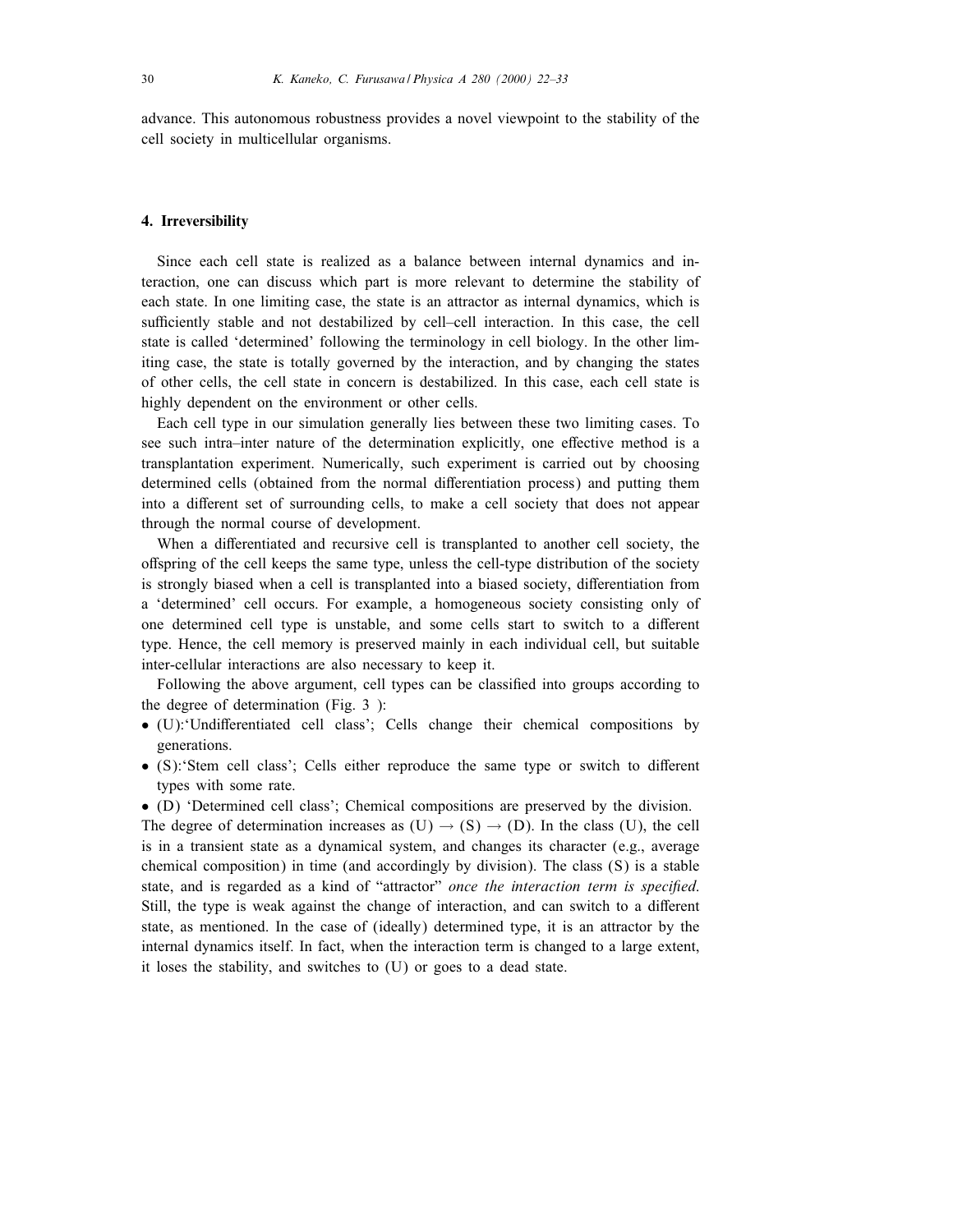

Fig. 3. Schematic representation of differentiation of cell types.

In a real organism, there is a hierarchy in determination, and a stem cell is often over a progenitor over only a limited range of cell types. In other words, the degree of determination is also hierarchical. In our model, we have also found such hierarchical structure. So far, we have found only up to the second layer of hierarchy in our model with the number of chemicals  $k = 20$ , as shown in Fig. 2.

In a real organism and in our model, there is a clear temporal flow, as (U)  $\rightarrow$  $(S) \rightarrow (D)$ , as the development progresses. The degree of determination increases in the normal course of development. Then how can one quantify such irreversibility? Can we define some quantity similar to thermodynamic entropy? So far no decisive answer is available. In our model simulation, with the process of (U)  $\rightarrow$  (S)  $\rightarrow$  (D) in time

- (I) Stability of intra-cellular dynamics increases
- (II) Diversity of chemicals decreases
- (III) Dynamics become less chaotic.

The degree of (I) could be determined by a minimum change in the interaction to switch a cell state, by properly extending the 'attractor strength' introduced in Refs. [24,25]. A cell of (U) spontaneously changes the state without the change of the interaction term, while the state of (S) can be switched by tiny change in the interaction term. The degree of determination in (D) is roughly measured as the minimum perturbation strength required for a switch to a different state.

The diversity of chemicals (II) can be measured, for example, by  $-\sum_{j=1}^{k} p(j) \log p(j)$ , with

$$
p(j) = \left\langle \frac{x(j)}{\sum_{m=1}^{k} x(m)} \right\rangle,
$$

with  $\langle \cdots \rangle$  as temporal average. For the example of Fig. 2, this index of diversity is 2.8 for type S, 1.4 for A, 2.4 for B, 1.0 for A3 and A4, 0.9 for A5. Successive decrease as  $S \rightarrow A$ , and  $\rightarrow A1$ , A2, and A3 is numerically expressed.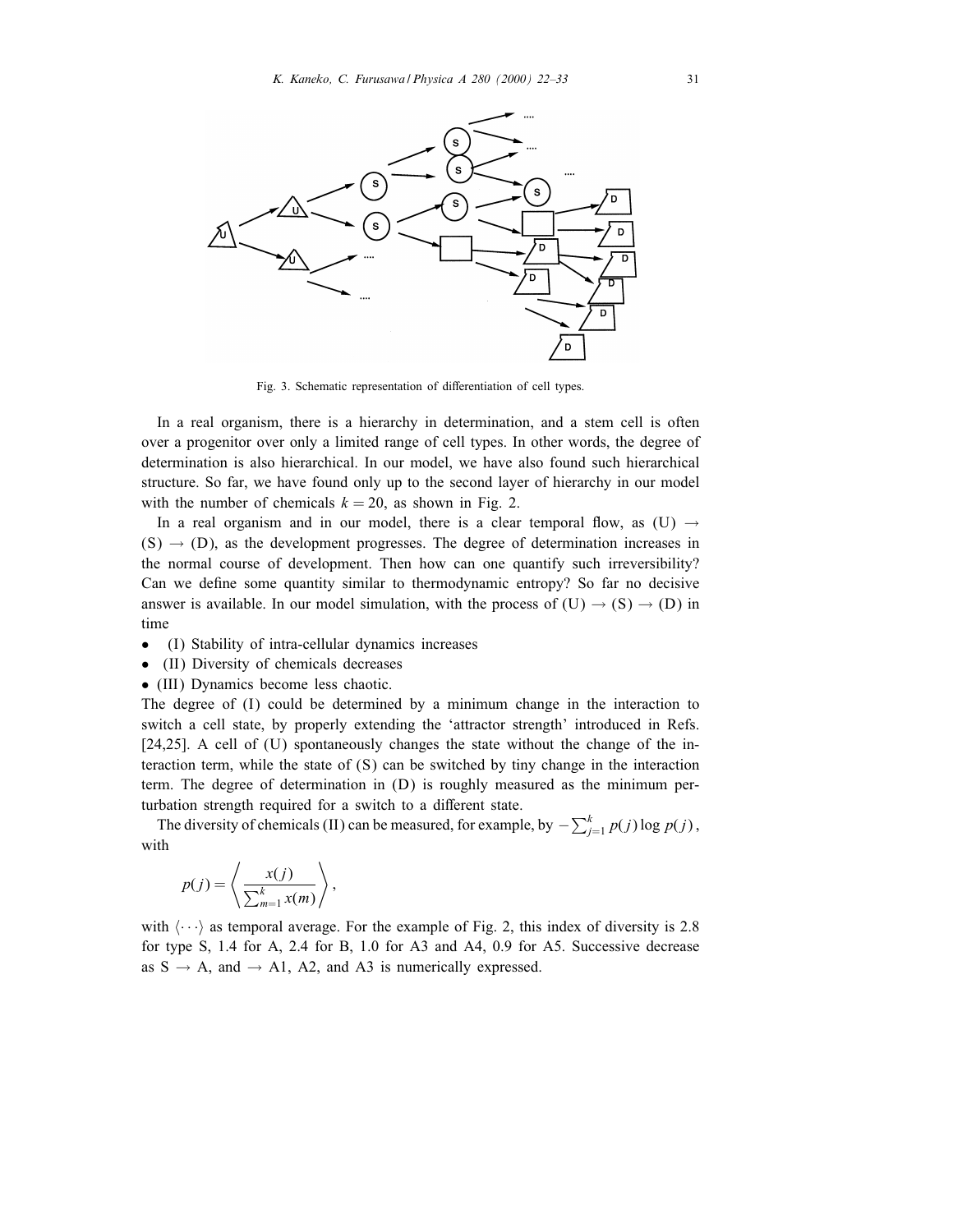The tendency (III) is numerically confirmed by the subspace Kolmorogorv-Sinai (KS) entropy of the internal dynamics for each cell. Here, this subspace KS entropy is measured as a sum of positive Lyapunov exponents, in the tangent space restricted only to the intracellular dynamics for a given cell. In the example of Fig. 2, the KS entropy is positive ( $\sim 0.001$ ) for S, while for others it is almost zero.

## 5. Discussion

In the present paper we have provided a new look at developmental cell biology, based on the intra–inter dynamics, and production. Differentiated cell types are given as stable states realized as a balance between internal dynamics and interaction. Hierarchical differentiation starting from a stem cell is a general consequence of our scenario. Stochastic differentiation with spontaneous regulation of differentiation probabilities is found to be supported by intra-cellular chaotic dynamics. In the present paper we claim that cell differentiation and the formation of cell societies are a natural consequence of reproducing interacting units with internal dynamics. It is just a universal phenomenon in a system having such intra–inter dynamics.

Stability and irreversibility in development are stressed as a universal feature in a developmental system with intra–inter dynamics. The irreversibility is proposed to be expressed as the increase of stability of each cellular state, and decrease of diversity in chemicals and KS entropy.

We have also applied the idea of the isologous diversification to evolution, which shows that the interaction-induced phenotypic differentiation is later fixed to genes. Distinct species with distinct genotypes and phenotypes are formed from a population of organisms with identical genotypes. This leads to a scenario for robust sympatric speciation [26].

#### Acknowledgements

We are grateful to Tetsuya Yomo for fruitful discussion through collaborated studies. We would also like to thank stimulating discussions with Shin'ichi Sasa and Takashi Ikegami. The work is supported by Grants-in-Aids for Scientic Research from the Ministry of Education, Science, and Culture of Japan.

## **References**

- [1] K. Kaneko, Clustering, coding, switching, hierarchical ordering, and control in network of chaotic elements, Physica D 41 (1990) 137–172.
- [2] K. Kaneko (Ed.), Theory and Applications of Coupled Map Lattices, Wiley, New York, 1993.
- [3] K. Kaneko, Diversity, stability, recursivity, and rule generation in biological system: intra–inter dynamics approach, Int. J. Mod. Phys. B. 12 (1998) 285–298.
- [4] K. Kaneko, T. Yomo, Cell division, differentiation, and dynamic clustering, Physica D 75 (1994) 89– 102.